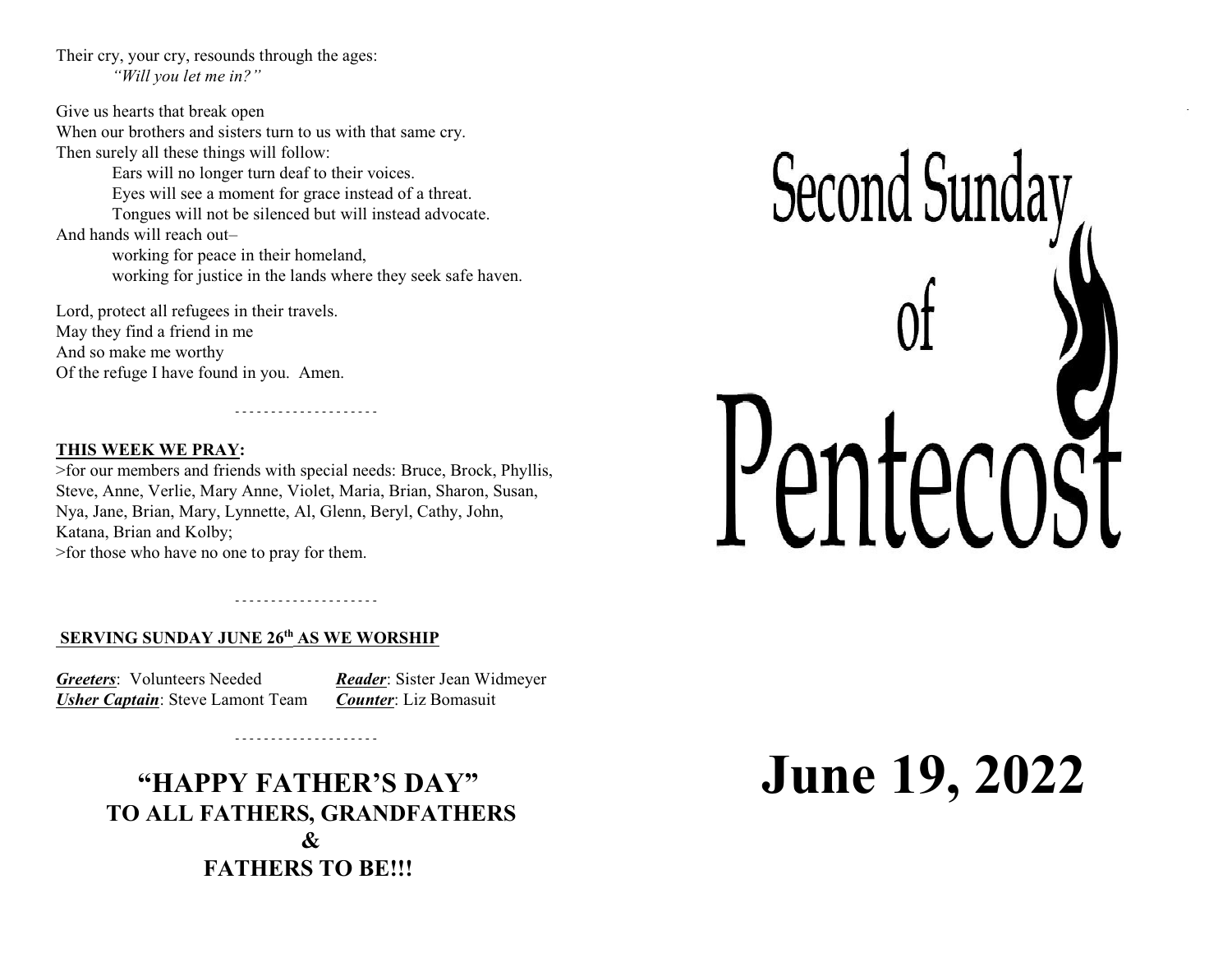## **ZION LUTHERAN CHURCH** Stratford, Ontario

Church Office: 519-271-8527 Cell: 519-274-1300 email: [zionlc@golden.net](mailto:zionlc@golden.net) website: www.zionstratford.com

| Pastor                     |
|----------------------------|
| <b>Visitation Minister</b> |
| Minister of Music          |
| Organist                   |
| Pianist                    |
|                            |
|                            |

**Pentecost 2 June 19, 2022**

Page 120

### **GATHERING**

| <b>GATHERING HYMN 620: "How Sweet the Name of Jesus Sounds"</b> |            |
|-----------------------------------------------------------------|------------|
| Confession and Forgiveness                                      | Page $116$ |
| Welcome, Announcements                                          |            |
| Prelude                                                         |            |

| Greeting           |  |  |
|--------------------|--|--|
| Prayer of the Day: |  |  |

**O Lord God, we bring before you the cries of a sorrowing world. In your mercy set us free from the chains that bind us, and defend us from everything that is evil, through Jesus Christ, our Saviour and Lord. Amen.**

### **WORD**

First Reading: Isaiah 65:1-9 Psalm: 22:19-28 Second Reading: Galatians 3:23-29

Gospel: Luke 8:26-39 Sermon: <https://1drv.ms/v/s!Alrwdlq5YZa1j3uO3AaakJcvDSik>

**HYMN 843: "Praise The One Who Breaks the Darkness"**

| Apostle's Creed<br>Prayers of Intercession<br>Sharing the Peace | Page 126 |
|-----------------------------------------------------------------|----------|
|                                                                 | Page 128 |
| <b>MEAL</b>                                                     |          |
| <b>Offertory Prayer</b>                                         | Page 129 |
| The Great Thanksgiving                                          | Page 129 |
| Communion Prayer                                                | Page 133 |
| The Lord's Prayer                                               | Page 134 |
| Distribution of Holy Communion                                  |          |
| Post-Communion Prayer                                           | Page 136 |
| <b>SENDING</b>                                                  |          |
| Blessing                                                        | Page 136 |
| <b>HYMN 886: "Oh, for a Thousand Tongues to Sing"</b>           |          |
| Dismissal                                                       |          |
| Postlude                                                        |          |
|                                                                 |          |

Zion Lutheran Church **welcomes our visitors and guests**. We are pleased that you have come to join us in the worship of our God of grace and love. May you be strengthened and uplifted in our time together. Plan to be with us, again, at your earliest opportunity.

All people of faith and those who seek faith are welcome to receive the Sacrament of Holy Communion. This morning, we will be distributing the Lord's Supper in a continuous fashion. The ushers will invite the congregation to come forward down the centre aisle.

**Please note that masks are "no longer required"; but, continuing to wear a mask is recommended. Our ropes for "limited" capacity have come down; but, we do encourage "social distancing" wherever possible. "Pre-registration" for worship is no longer required.**

**TODAY'S BULLETIN IS SPONSORED** by the **N***eumeister Families* in memory of their Sister and Aunt, *Elsie Dahm* +June 17, 2021 and their parents, *Elroy Neumeister* +June 6, 1988 & *Elila Neumeister* +December 17, 1995.

**PLEASE ACCEPT OUR APOLOGIES:** Our current phone system is *still not* working. We are very sorry if you have been trying to call the office and you have not been able to get through.